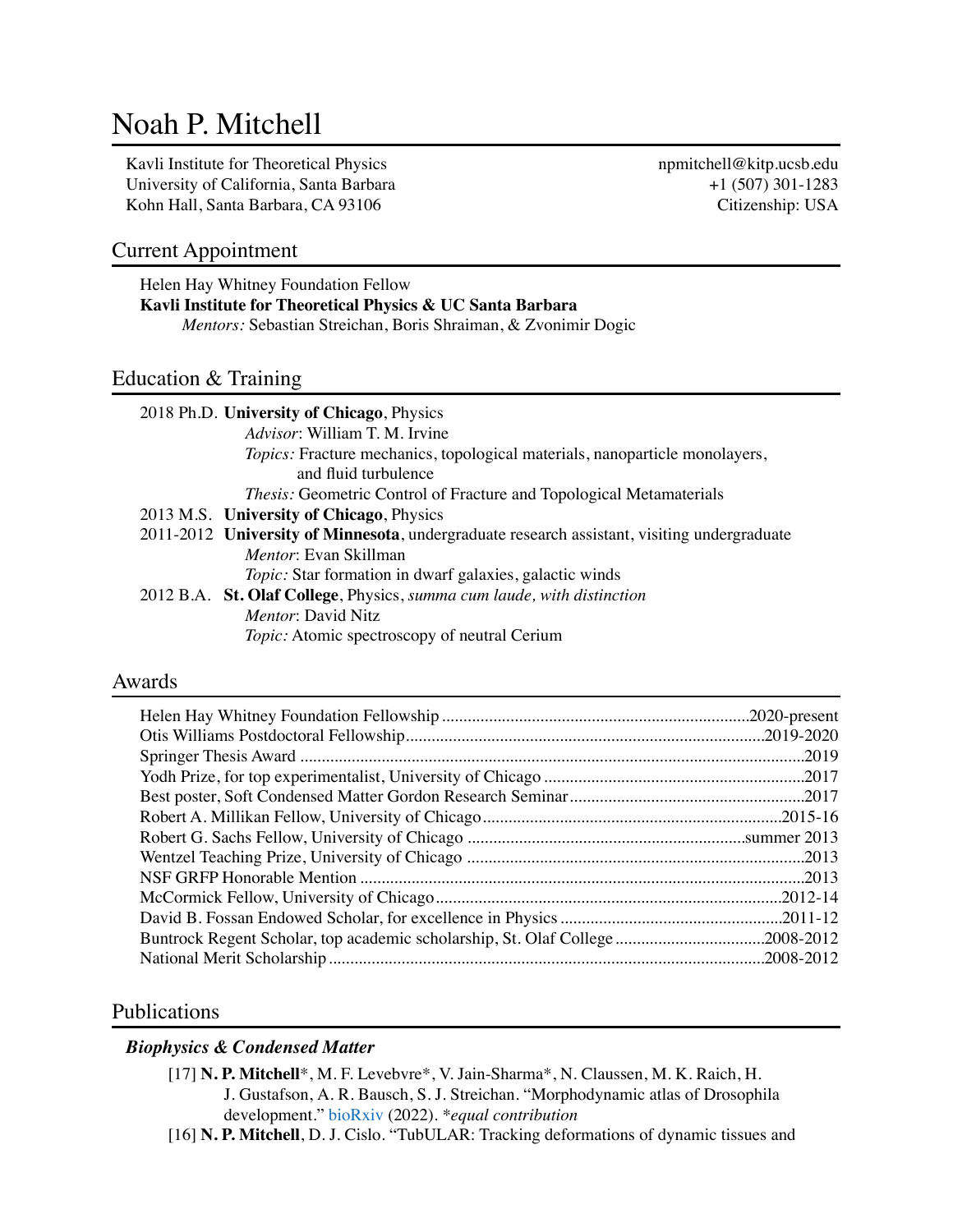interfaces in 3D." bioRxiv doi.org/10.1101/2022.04.19.488840 (2022).

- [15] A. Khanra, L. L. Jia, **N. P. Mitchell**, A. Balchunas, R. A. Pelcovits, T. R. Powers, Z. Dogic, P. Sharma. "Controlling the shape and topology of two-component colloidal membranes" arxiv/2203.07133 (2022).
- [14] M. F. Lefebvre\*, N. H. Claussen\*, **N. P. Mitchell**, H. J. Gustafson, S. J. Streichan, "Geometric control of Myosin-II orientation during axis elongation." bioRxiv doi.org/ 10.1101/2022.01.12.476069 (2022).
- [13] **N. P. Mitchell**, D. J. Cislo, S. Shankar, Y. Lin, B. I. Shraiman, S. J. Streichan. "Visceral organ morphogenesis via calcium-patterned muscle contractions." bioRxiv doi.org/ 10.1101/2021.11.07.467658 (2021).
- [12] B. Lemma, **N. P. Mitchell**, R. Subramanian, D. J. Needleman, Z. Dogic. "Active microphase separation in mixtures of microtubules and tip-accumulating molecular motors." arxiv/ 2107.12281 (2021).
- [11] **N. P. Mitchell**, A. M. Turner, W. T. M. Irvine. "Real-space origin of topological band gaps, localization, and re-entrant phase transitions in gyroscopic metamaterials." *Physical Review E* **104**, 025007 (2021).
- [10] **N. P. Mitchell,** "Geometric Control of Fracture and Topological Metamaterials." *Springer Nature Thesis Series* (2020).
- [9] **N. P. Mitchell**\*, R. Carey\*, J. Hannah, Y. Wang, M. Cortes, S. McBride, H. Jaeger. "Conforming Nanoparticle Sheets to Surfaces with Gaussian Curvature." *Soft Matter* **14**, 9107-9117 (2018). *\*equal contribution*
- [8] **N. P. Mitchell**, L. M. Nash, W. T. M. Irvine. "Tunable Band Topology in Gyroscopic Lattices." *Physical Review B* **98**, 174301 (2018).
	- *Featured in:* Middleton, C. "Topological insulators: from graphene to gyroscopes." *Physics Today* 10.1063/pt.6.3.20181127a (2018)
- [7] **N. P. Mitchell**, L. M. Nash, W. T. M. Irvine. "Realization of a Topological Phase Transition in a Gyroscopic Lattice." *Physical Review B* **97**, 100302(R) (2018).
	- *Featured in:* Middleton, C. Topological insulators: from graphene to gyroscopes." *Physics Today* 10.1063/pt.6.3.20181127a (2018)
- [6] **N. P. Mitchell**, L. M. Nash, D. Hexner, A. Turner, W. T. M. Irvine. "Amorphous Topological Insulators Constructed from Random Point Sets." *Nature Physics* **14**, 380-385 (2017).
	- *Featured in:* Middleton, C. "Topological insulators: from graphene to gyroscopes." *Physics Today* 10.1063/pt.6.3.20181127a (2018)
	- *• Featured in: Phys.org, Space Daily, ChemEurope, Science Newsline, Nanowerk Nanotechnology News, AAAS EurekAlert*
- [5] **N. P. Mitchell**, V. Koning, V. Vitelli, W. T. M. Irvine, "Fracture in Sheets Draped on Curved Surfaces." *Nature Materials* **16**, 89-93 (2016).
	- *• Featured article:* K. Kamrin, "Elastic Sheets: Cracks by Design." *Nature Materials* **16**, 8-9 (2017).
	- *• Featured in: University of Leiden News*, October 2016.

#### *Astrophysics & Atomic Physics*

 [4] K. B. W. McQuinn, E. D. Skillman, T. N. Heilman, **N. P. Mitchell,** T. Kelley. "Galactic Outflows, Star Formation Histories, and Timescales in Starburst Dwarf Galaxies from STARBIRDS." *Monthly Notices of the Royal Astronomical Society* **477**, Issue 3, 3164-3177 (2018).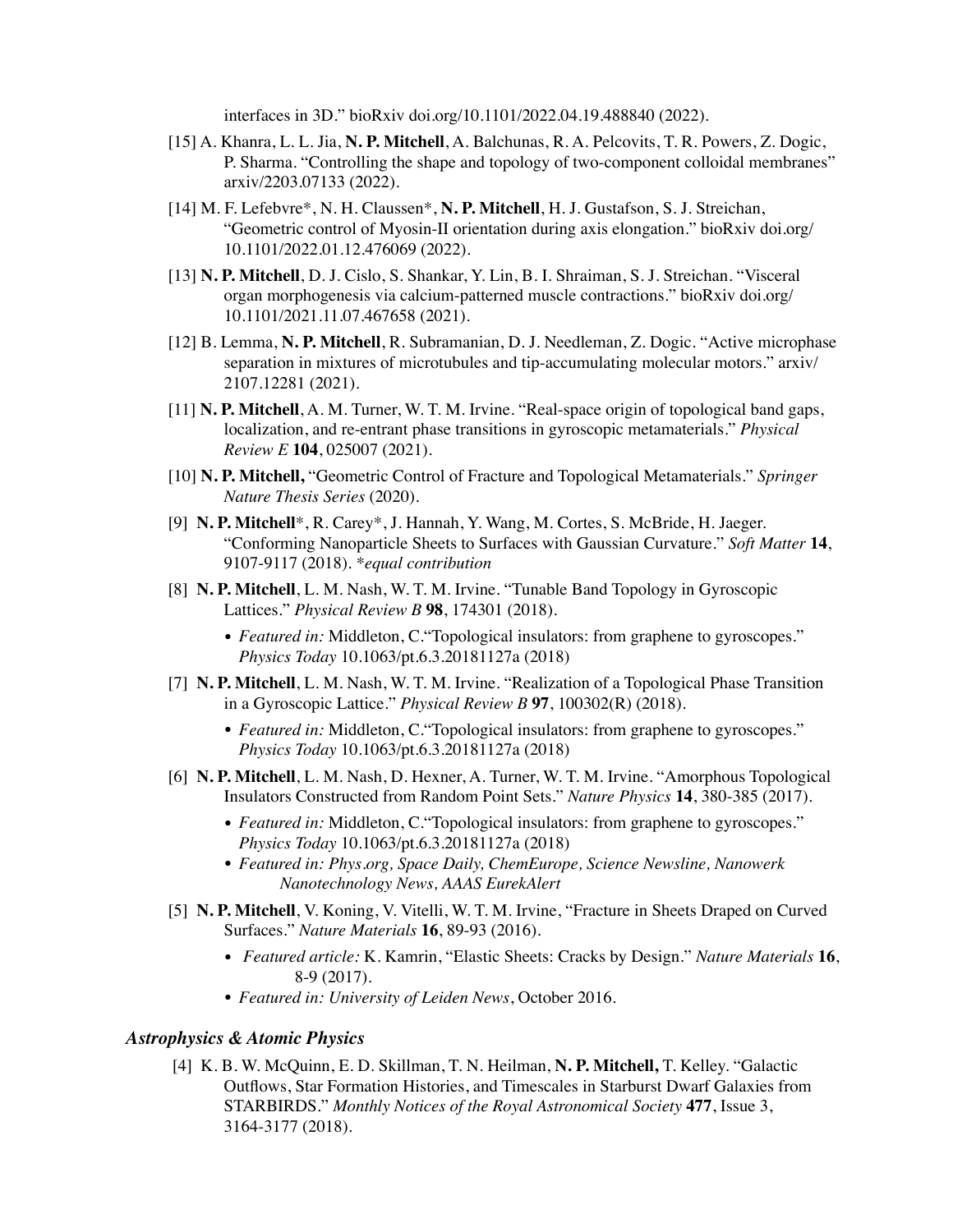- [3] D. E. Nitz, J. J. Curry, M. Buuck, A. DeMann, **N. P. Mitchell**, W. Shull, "Transition Probabilities of Ce I Obtained from Boltzmann Analysis of Visible and Near-Infrared Emission Spectra." *Journal of Physics B: Atomic, Molecular and Optical Physics* **51** 045007 (2018).
- [2] K. B. W. McQuinn, E. D. Skillman, A. E. Dolphin, **N. P. Mitchell**. "Calibrating UV Star Formation Rates for Dwarf Galaxies From STARBIRDS." *The Astrophysical Journal* **808**  109 (2015).
- [1] K. B. W. McQuinn, **N. P. Mitchell**, E. D. Skillman. "The Panchromatic Starburst Irregular Dwarf Survey (STARBIRDS): Observations and Data Archive", *The Astrophysical Journal Supplement Series* **218** 29 (2015).
	- *• Featured in:* J. Hargis. "High Level Science Products: The STARBurst IRregular Dwarf Survey (STARBIRDS)." *MAST News,* April 2017.

#### *In preparation*

- **N. P. Mitchell**, M. F. Lefebvre, V. Jain-Sharma, *et al.*, S. J. Streichan, "Dynamic atlas for Drosophila morphogenesis."
- T. Matsuzawa, **N. P. Mitchell**, S. Perrard, W. T. M. Irvine. "Creation of an isolated turbulent blob fed by the injection of vortex loops."

### Invited Seminars

| GSA Drosophila Research Conference. San Diego, CA. April 9, 2022. "Visceral organ                                          |
|----------------------------------------------------------------------------------------------------------------------------|
| morphogenesis via calcium-patterned muscle constrictions."                                                                 |
| Princeton/CUNY Physics of Life Symposium. New York, NY. March 25, 2022. "Visceral organ                                    |
| morphogenesis via calcium-patterned muscle constrictions."                                                                 |
| BPPB Seminar. Virtual. January 21, 2022. "Visceral organ morphogenesis via calcium-patterned<br>muscle constrictions."     |
| Harvard University WAM Seminar. Cambridge, MA. Nov 10, 2021. "Visceral organ                                               |
| morphogenesis via calcium-patterned muscle contractions."                                                                  |
| UC Santa Barbara MCDB-BMSE. Santa Barbara, CA. October 23, 2021. "Multi-scale                                              |
| mechanical interactions across layers drive folding morphogenesis in the gut."                                             |
| GRC Stochastic Physics in Biology. Ventura, CA. October 11, 2021. "Active Folding Via Bilayer                              |
| Morphogenesis In Vivo."                                                                                                    |
| KITP Big Ideas Public Seminar. Nov 18, 2020. "Physics of form in living matter."                                           |
| Emory University YEP colloquium. July 7, 2020. "Tissue folding in a developing organ."                                     |
| University of Washington. August 31, 2018. "Spinning topology in ordered and amorphous<br>metamaterials."                  |
| ETH Zürich, Switzerland. April 19, 2018. "Spinning topology in ordered and amorphous<br>metamaterials."                    |
| ETH Zürich, Switzerland. April 17, 2018. "Fracture in sheets draped on curved surfaces."                                   |
| New York University, NY. April 11, 2018. "Spinning topology in ordered and amorphous<br>metamaterials."                    |
| University of California Santa Barbara, CA. March 29, 2018. "Spinning topology in ordered and<br>amorphous metamaterials." |
| Cornell University LASSP Seminar, NY. March 22, 2018. "Spinning topology in ordered and<br>amorphous metamaterials."       |
| Syracuse University, NY. March 19, 2018. "Spinning topology in ordered and amorphous<br>metamaterials."                    |
| Stanford University, CA. March 1, 2018. "Spinning topology in ordered and amorphous                                        |
|                                                                                                                            |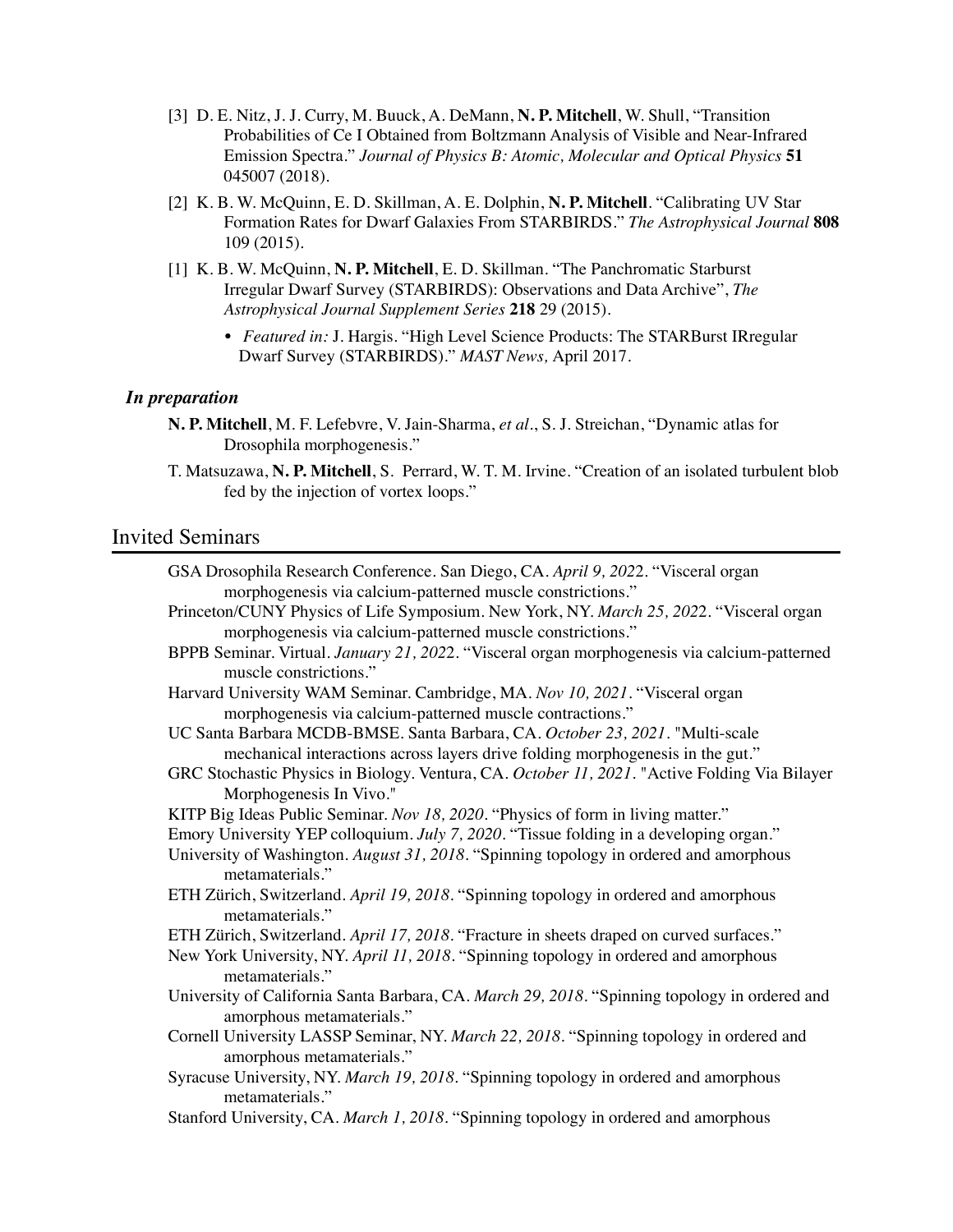metamaterials."

- University of Chicago JFI Friday Seminar. *August 25, 2017.* "Chiral waves from spinning tops: topology without long-range order."
- University of Chicago JFI Friday Seminar. *May 15, 2015. "*Guiding cracks with geometry."
- St. Olaf College Physics Colloquium Series, MN. *April 29, 2015. "*Guiding cracks with geometry."
- Chicago Soft|Meta Matter Conference. Chicago, IL. *September 30, 2014.* "Geometrically frustrated fracture mechanics."

# Conference Talks

- **N. P. Mitchell**, D. Cislo, S. Shankar, Z. Dogic, B. Shraiman, S. Striechan, "Patterned shear drives folding during organogenesis." Virtual APS March Meeting. *March 18, 2021*.
- T. Matsuzawa, **N. P. Mitchell**, S. Perrard, W. T. M. Irvine. "Creation of an isolated turbulent blob sustained by vortex ring injection." Virtual APS March Meeting. *March 17, 2021*.
- Z. Dogic, B. L. Lemma, **N. P. Mitchell**, R. Subramanian, D. Needleman. "Phase diagram of microtubule and end-directed motor proteins." *March 15, 2021*.
- **N. P. Mitchell**, D. Cislo, S. Shankar, Z. Dogic, B. Shraiman, S. Striechan, "Active folding and coiling *in vivo*." Virtual APS March Meeting. *March 5, 2020*.
- T. Matsuzawa, **N. P. Mitchell**, S. Perrard, W. T. M. Irvine. "Realization of Confined Turbulence Through Multiple Vortex Ring Collisions." APS March Meeting. Boston, MA. *March 2019*.
- **N. P. Mitchell**, L. M. Nash, W. T. M. Irvine. "Realization of a Topological Phase Transition in a Gyroscopic Lattice." APS March Meeting. Los Angeles, CA. *March 6, 2018.*
- **N. P. Mitchell**, L. M. Nash, D. Hexner, A. M. Turner, W. T. M. Irvine. "Amorphous Topological Insulators Constructed from Random Point Sets." APS March Meeting. Los Angeles, CA. *March 6, 2018.*
- **N. P. Mitchell**, L. M. Nash, D. Hexner, A. M. Turner, W. T. M. Irvine. "Amorphous Gyroscopic Topological Metamaterials." APS March Meeting. New Orleans, LA. *March 13, 2017.*
- **N. P. Mitchell**, V. Koning, V. Vitelli, W. T. M. Irvine. "Fracture in Sheets Draped on Curved Surfaces." APS March Meeting. Baltimore, MD. *March 15, 2016.*
- **N. P. Mitchell**, V. Koning, V. Vitelli, W. T. M. Irvine. "Geometrically Frustrated Fracture Mechanics." APS March Meeting. San Antonio, TX. *March 3, 2015.*
- **N. P. Mitchell**, V. Koning, V. Vitelli, W. T. M. Irvine. "Fracture on Curved Surfaces." APS March Meeting 2014. Denver, CO. *March 5, 2014.*
- **N. P. Mitchell**, K. B. W. McQuinn, E. D. Skillman. "UV-derived Star Formation Rates in Nearby Starburst Dwarf Galaxies.*"* Physics at University of Minnesota Expo. Minneapolis, MN. *August 10, 2011.*

#### Poster Presentations (selected)

- **N. P. Mitchell**, D Cislo, S Shankar, Y Lin, B. I. Shraiman, S. J. Streichan. "Morphing an organ via calcium signaling in muscles". Gordon Research Seminar & Conference. Ventura, CA. Oct 10-16, 2021.
- **N. P. Mitchell**, L. M. Nash, D. Hexner, A. M. Turner, W. T. M. Irvine. "Topological phase transitions in ordered and amorphous gyroscopic metamaterials." Gordon Research Conference: Soft Condensed Matter Physics. New London, NH. *Aug 11-16, 2019*.
- **N. P. Mitchell**, R. L. Carey, J. Hannah, Y. Wang, M. Cortes Ruiz, S. P. McBride, X. Lin, H. M. Jaeger, "Conforming nanoparticle sheets to surfaces with Gaussian curvature." Gordon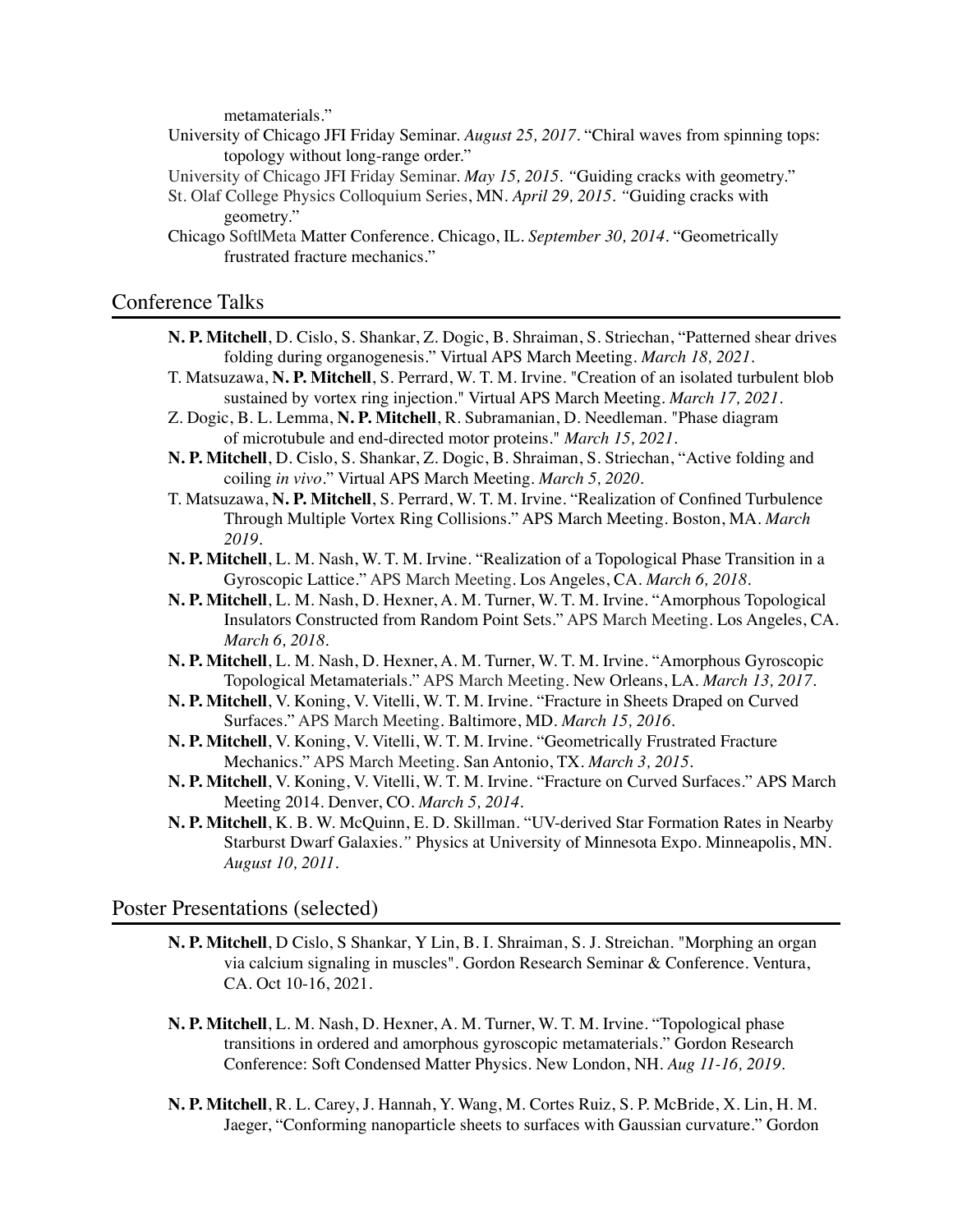Research Seminar & Conference: Complex Active and Adaptive Material Systems. Ventura, CA. *January 23 - February 1, 2019*.

**N. P. Mitchell**, L. M. Nash, D. Hexner, A. M. Turner, W. T. M. Irvine. "Amorphous Gyroscopic Topological Insulators." Gordon Research Conference. New London, NH. *August 12-18, 2017*. Won prize for **best poster**. Won **Winstein Travel Prize** to attend.

**N. P. Mitchell**, V. Koning, V. Vitelli, W. T. M. Irvine. "Fracture in Sheets Draped on Curved Surfaces."

> **-** Industry Associates Meeting at the University of Chicago. Chicago, IL. *October 27, 2016.*

**-** Physics and Mechanics of Soft Complex Materials, Institut d'Études Scientifiques de Cargèse. *August 8-20, 2016.* Won **Winstein Travel Prize** to attend.

**N. P. Mitchell**, K. B. W. McQuinn, E. D. Skillman. "UV derived Star Formation Rates and Emission Timescale in Nearby Starburst Dwarf Galaxies."

- 79th Annual Meeting of the Minnesota Academy of Science.

Northfield, MN. *January 21, 2012.*

- American Astronomical Society Meeting. Austin, TX. *January 8-12, 2012.*

**N. P. Mitchell**, M. Buuck, D. E. Nitz. "Measurement of Atomic Transition Probabilities for Neutral Cerium.*"* 

- St. Olaf Science Symposium. Northfield, MN. *May 6, 2011.*

- Midstates Consortium for Math and Science at Washington University in St. Louis. St. Louis, MO. *November 12-14, 2010.* 

## Teaching

|                                                | Kavli Institute for Theoretical Physics, UC Santa Barbara             |  |  |  |
|------------------------------------------------|-----------------------------------------------------------------------|--|--|--|
| Instructor                                     | Image Analysis for Quantitative Biology, July 24-25, 2019             |  |  |  |
| Department of Physics, UC Santa Barbara        |                                                                       |  |  |  |
|                                                | Guest Lecturer Introductory Physics (PHYS 6), Dec. 5, 2019            |  |  |  |
|                                                | "Resistor Networks & RC Circuits"                                     |  |  |  |
|                                                | Guest Lecturer Advanced Classical Mechanics (PHYS 104), March 6, 2019 |  |  |  |
|                                                | "Liouville's Theorem and Poisson Brackets"                            |  |  |  |
|                                                | <b>Department of Physics, The University of Chicago</b>               |  |  |  |
| Grader                                         | Soft Condensed Matter (PHYS 367), Winter 2018                         |  |  |  |
| T.A.                                           | Experimental Physics (PHYS 211), Autumn 2016                          |  |  |  |
| T.A.                                           | Electronics (PHYS 226), Spring 2016                                   |  |  |  |
| Grader                                         | Advanced Electrodynamics (PHYS 322), Winter 2016                      |  |  |  |
| T.A.                                           | Advanced Electrodynamics (PHYS 322), Winter 2015                      |  |  |  |
| T.A.                                           | Experimental Physics (PHYS 211), Spring 2014                          |  |  |  |
| T.A.                                           | Optics and Waves (PHYS 133), Spring 2013                              |  |  |  |
| T.A.                                           | Electricity and Magnetism (PHYS 132), Winter 2013                     |  |  |  |
| T.A.                                           | Mechanics (PHYS 131), Fall 2012                                       |  |  |  |
| <b>Department of Physics, St. Olaf College</b> |                                                                       |  |  |  |
|                                                | Guest Lecturer Statistical Mechanics (PHYS 379), April 29, 2015       |  |  |  |
|                                                | "Entropy-driven self-assembly"                                        |  |  |  |
| T.A.                                           | Introductory Astronomy (PHYS 112), Spring 2012                        |  |  |  |
| T.A.                                           | Principles of Physics I (PHYS 124), Fall 2011                         |  |  |  |
| Grader                                         | Principles of Physics II (PHYS 125), Spring 2010                      |  |  |  |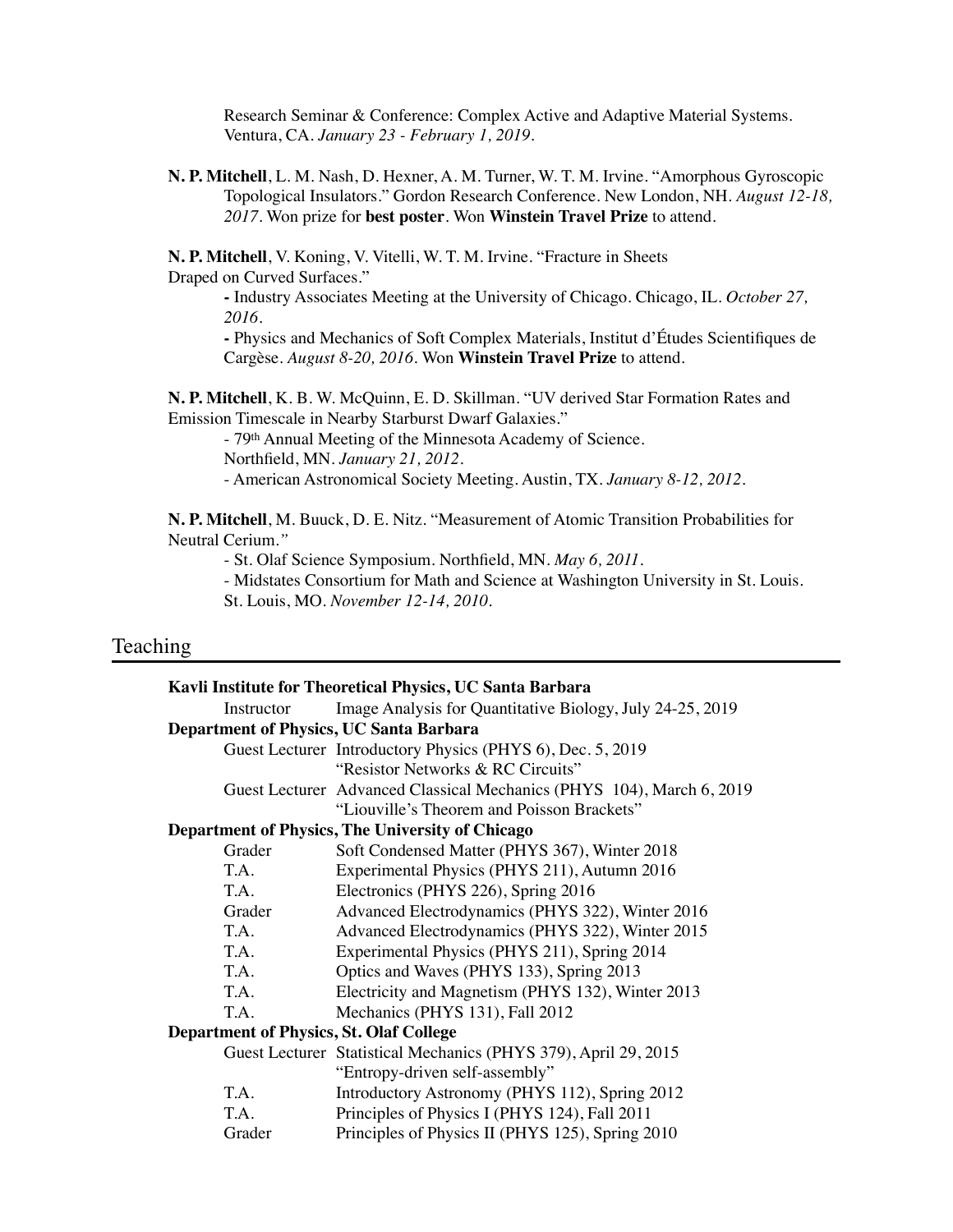#### Students Supervised

| Rémi Boros. Graduate researcher [UCSB] 2019-present                                |                         |
|------------------------------------------------------------------------------------|-------------------------|
| Yuzheng Lin. Undergraduate researcher [UCSB] 2019-2022                             | After: Princeton PhD    |
| Bezia Lemma. Graduate researcher [Harvard/UCSB] 2019-2021 After: Princeton Pdoc    |                         |
| Isaac Breinyn. Undergraduate researcher [UCSB] 2019-2020                           | After: Princeton PhD    |
| Jingyang Zheng. REU [Chicago] 2016                                                 | After: Cornell PhD      |
| Maria Cortes Ruiz. REU [Chicago] 2015                                              | After: Corning, KTH PhD |
| Jacob Mazor. Undergraduate researcher [Chicago] 2015                               | After: Stony Brook PhD  |
| Apostolos Apostolou. Undergraduate researcher [Chicago] 2014 After: private sector |                         |
|                                                                                    |                         |

## Extended Stays

**Princeton University**, Wieschaus Lab, September 2019

## Workshops

|         | Symmetry, Thermodynamics, & Topology in Active Matter. KITP. March-May 2020. Discussion |  |  |  |
|---------|-----------------------------------------------------------------------------------------|--|--|--|
| Leader. |                                                                                         |  |  |  |
|         | Condan Descend Cominen & Conference: Coft Condanced Metter Device, New London, MIL      |  |  |  |

Gordon Research Seminar & Conference: Soft Condensed Matter Physics. New London, NH. *Aug 10-16, 2019*. **Chair** for associated GRS.

Morphogenesis in Animals and Plants: Search for Principles. *July 22 - Aug 23, 2019.* **Instructor**. Gordon Research Seminar & Conference: Complex Active and Adaptive Material Systems.

Ventura, CA. *January 23 - February 1, 2019*. **Session Chair** for GRS.

Illinois Soft Materials Workshop. University of Illinois at Urbana-Champaign. *June 6, 2018*.

Gordon Research Seminar & Conference: Soft Condensed Matter Physics. New London, NH. *Aug 12-18, 2017*.

Physics and Mechanics of Soft Complex Materials, Institut d'Études Scientifiques de Cargèse. Cargèse, France. *August 8-20, 2016.*

Topological Matter at H-Zero, Lorenz Center at University of Leiden. *May 9-13, 2016.* 

Crafting the Lecture: A Student-Centered Approach, UChicago GRAD. *April 14, 2016.*

Dark Matter Detectors Summer School, KICP and Fermilab. *July 2012.*

# Honor Societies

Phi Beta Kappa 2012 Sigma Pi Sigma (*Society of Physics Students' Honor Society*) 2011 National Merit Finalist 2008 National Honor Society 2007, Saint Louis University High School chapter

#### Service & Outreach

#### **Reviewer**

*Reviews of Modern Physics, Cells & Development, Soft Matter, Physical Review Letters, Physical Review X, Physical Review E, Physical Review B, Physical Review Research, Physical Review Applied, ACS Nano, New Journal of Physics, Extreme Mechanics Letters, PNAS*

#### **Chair / Organizer**

Symmetries in Morphogenesis KITP Monthly Seminar *2021.*  Symmetries in Morphogenesis KITP Conference *October 21-22, 2020.*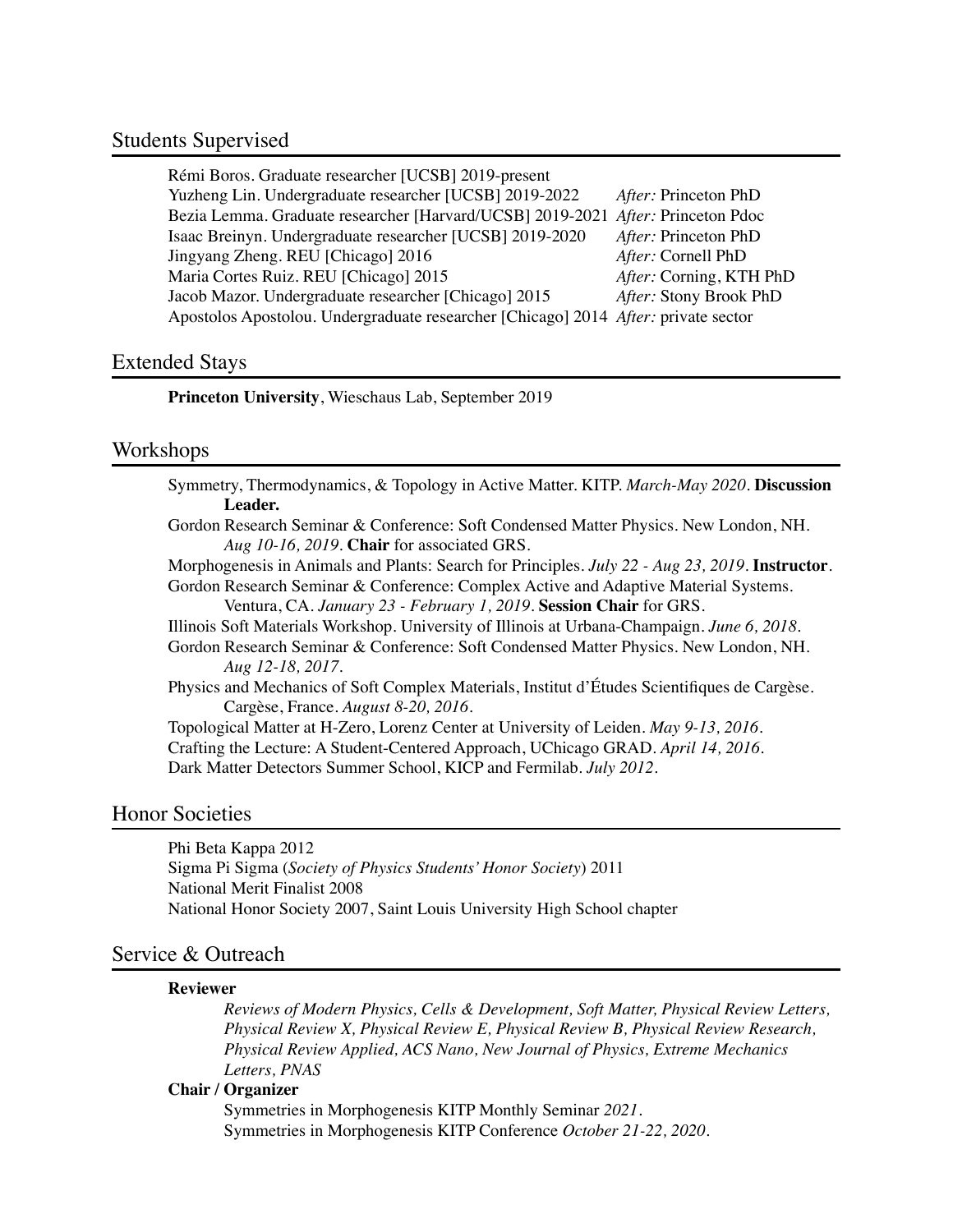Gordon Research Seminar: Soft Condensed Matter Physics. *Aug 10-11, 2019*.

#### **Session Chair**

- APS March Meeting 2020 (Virtual session, held via Zoom). "Active Matter in Living Matter" *March 5, 2020*.
- Gordon Research Seminar: Complex Active and Adaptive Material Systems, "Polymers with Personality." *January 26, 2019*.
- APS March Meeting 2014, Session M17: Fracture and Other Problems in Statistical Physics. *March 5, 2014.*

## **Panelist**

Extreme Mechanics Letters Seminar 2021 (Virtual session, held via Zoom). *September 15, 2021*.

**KITP Outreach Programs**: Big Ideas Talk (Nov 2020), Coffee with a Scientist (July 2, 2020),

- **Group Leader**, Expanding Your Horizons symposium for middle-school girls. *March 2017.* **Instructor**, Artifice Tech Education Program, *Fall 2015 – Spring 2016, weekly.* 
	- Co-led after-school courses on coding, electronics, and robotics for ages 12-15 at UChicago Woodlawn Charter School.
- **Instructor**, Science and Technology Outreach Mentoring Program, *Oct. 2014-June 2015, weekly.*  STOMP staffs the science component of an after-school program at the North Kenwood Oakland (NKO) and Donoghue elementary schools. Instructors design engaging education science and technology activities for student in K-5th grade.
- **Organizer and Instructor**, Bike Physics With A Bang! *June-July 2015, July 2016.*  Using bicycles as a centerpiece for demonstrating the principles of physics, this program targets underprivileged preteens on Chicago's South Side. Activities explore energy, angular momentum, pressure, and concepts from materials science. (Four sessions / year)
- **Exhibitor**, *The Art of Science,* Second Friday Pilsen Art Show. Science-based visual art show

**Prize Winner**, Science Art Show, Feb. 25, 2016.

Finalist in competition of science-based art

**Participant**, Interdivisional Science-Art Show, June 4, 2015.

Exhibition of science-based art

#### **Demonstrator**

- *Physics With A Bang!* at University of Chicago, *2012-present, one day annually.* Annual open house for students, families, and teachers. Lab tours offer participation in hands-on activities related to their research.
- Young Scholar's Program, *2013-2016, one day annually.* 
	- The Young Scholars Program offers mathematically talented seventh through twelfth graders an opportunity to explore mathematics that are not generally taught in schools
- Science Night at Lee Elementary, "Fun with Marangoni Flows." *October 2, 2014.*
- Women in Physics Conference, U. Chicago, *January 18, 2014*.
- *Science on the Screen* at U. Chicago, *April 21, 2013.*
- **Science Fair Judge**, Harte Elementary School, *Nov 6, 2013*.

**Volunteer**, *Science Club*, Andrew Carnegie Elementary School, *2013-2014, monthly*.

**Physics Dept. Mentor** to first-year physics majors at St. Olaf College, *2011-12.* 

- **Research Assistant** preparing the manuscript of *The Image in Mind* by Prof. Charles Taliaferro (philosophy of science) St. Olaf College: Northfield, MN. *Winter 2010.*
- **Director** of the Nature and Astronomy Center at Many Point Scout Camp, Ponsford, MN*, June – August 2009.*

# Non-science